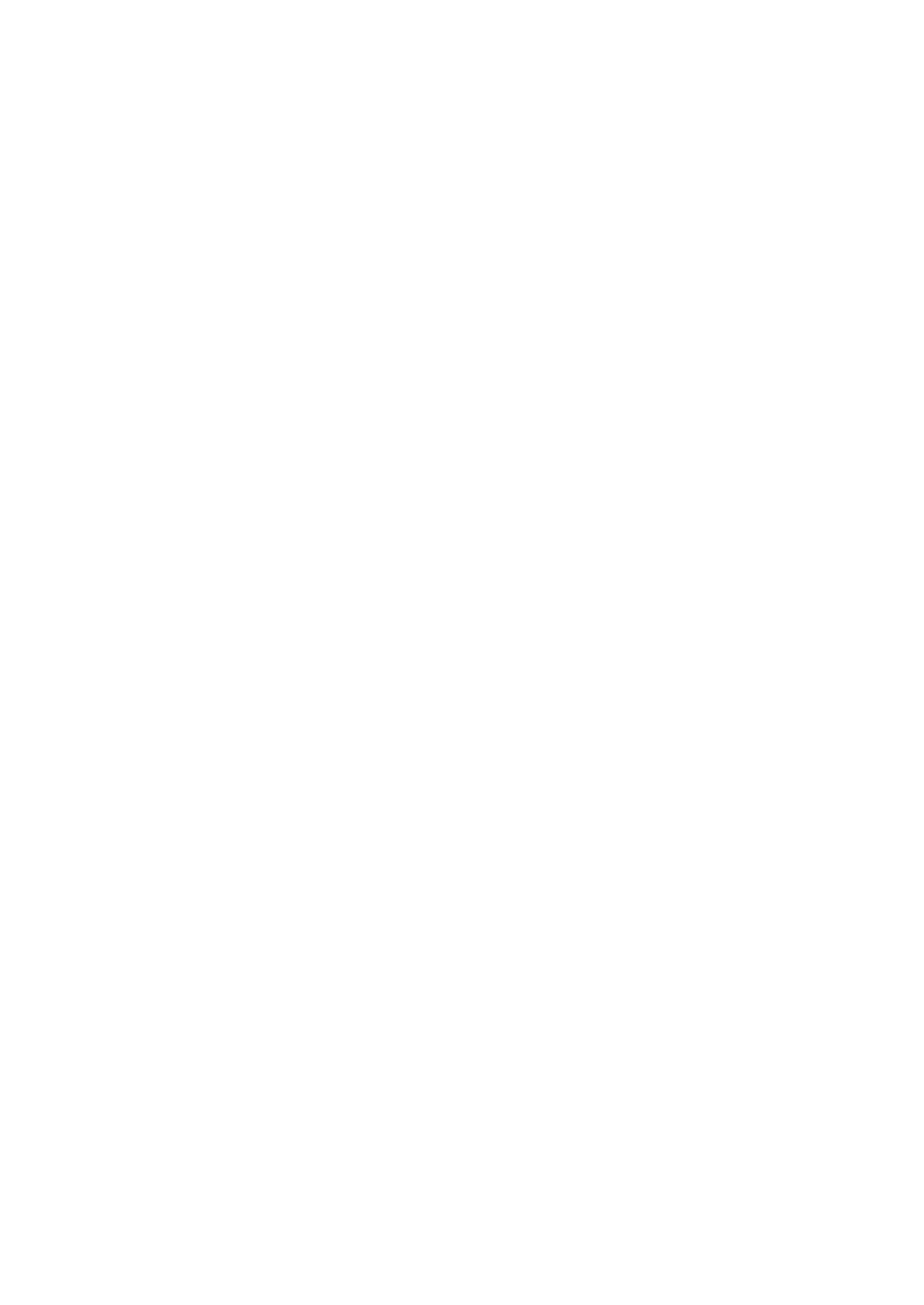# **Contents**

| 1.<br>2.       |                                                                                                     |  |
|----------------|-----------------------------------------------------------------------------------------------------|--|
|                |                                                                                                     |  |
| 1.<br>2.<br>3. |                                                                                                     |  |
| Ш.             |                                                                                                     |  |
| IV.            |                                                                                                     |  |
|                |                                                                                                     |  |
| VI.            | Statistical information on the application of the 1996 Competition Act in the period from July 1997 |  |
| 1)<br>2)<br>3) |                                                                                                     |  |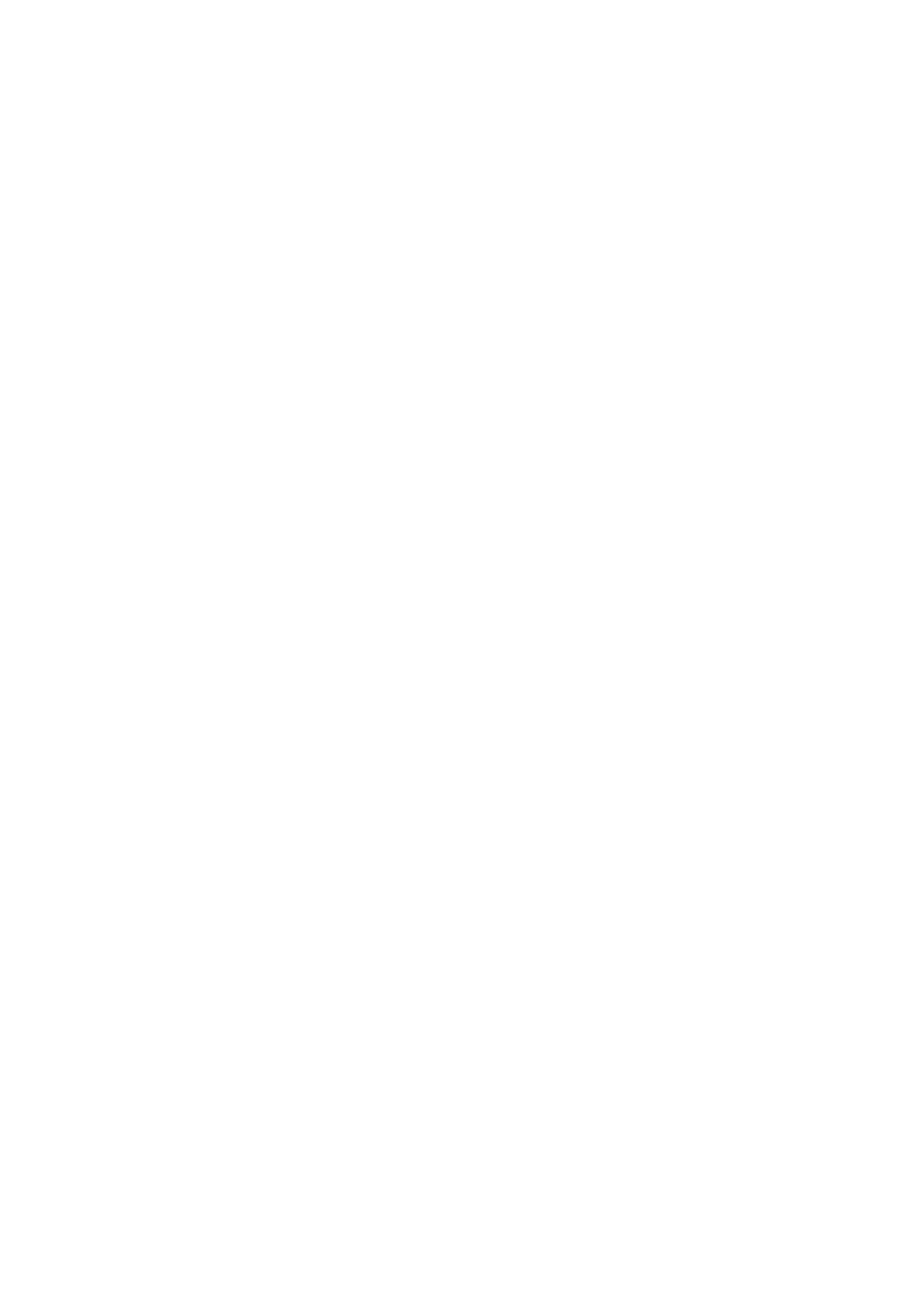#### **I. Changes to competition law and policy proposed or envisaged**

#### *1. Summary of new legal provisions of competition law*

1. The Hungarian Competition Act, namely Act No. LVII/1996 on the Prohibition of Unfair and Restrictive Market Practices entered into force on 1 January 1997 replacing the previous Act No. LXXXVI/1990 on the Prohibition of Unfair Market Practices.

2. The most important elements of the Act to be applied for proceedings commenced from 1 January 1997 are as follows:

- the *scope* of the Act [Art. 1] covers market practices carried out by natural and legal persons and companies without legal personality. Market activities of undertakings carried out abroad in respect of anticompetitive practices are also covered by the Competition Act. Nevertheless, the Act does not cover practices, which are differently regulated by statutes;
- − the Act covers not only the three traditional areas of antitrust but it also contains provisions relating to 'consumer fraud' and other 'unfair market practices';
- − the Act prohibits all kinds of *anticompetitive agreements* [Art. 11] including vertical-type ones. Agreements violating the provisions of the Act are automatically void;
- − in the field of *abusive control* the definition of dominance builds on the ability of the undertakings to act independently to a great extent from other market participa nts [Art. 22]. Costs and risks of market entry and exit, financial strength of the undertakings, the structure of the relevant market and market shares are among the factors to be taken into account assessing the existence of dominance in a particular case. The Act contains a general prohibition of abuse [Art. 21];
- − *mergers and acquisitions* have to be notified in advance if they fulfil certain turnover thresholds. Temporary acquisitions by financial institutions do not fall under the scope of M&A control. The authorisation of the concentration may not be refused if it does not create or strengthen a dominant position, does not impede the formation, development or continuation of effective competition on the relevant market or on a considerable part of it, or if the concomitant advantages outweigh the concomitant disadvantages [Art. 30]. The Hungarian competition authority may decide about separation or divestiture of the merged undertakings if the parties failed to apply for authorisation and the authority may not have been authorised the transaction [Art. 31].

3. The Competition Act empowers the Government to adopt regulations exempting automatically certain groups of agreements. Since 1 January 1997, the date of entry into force of the Competition Act, the Government adopted five group exemption regulations:

- − 50/1997. (III.19.) on insurance agreements;
- − 53/1997. (III.26.) on exclusive distribution agreements;
- − 54/1997. (III.26.) on exclusive purchasing agreements;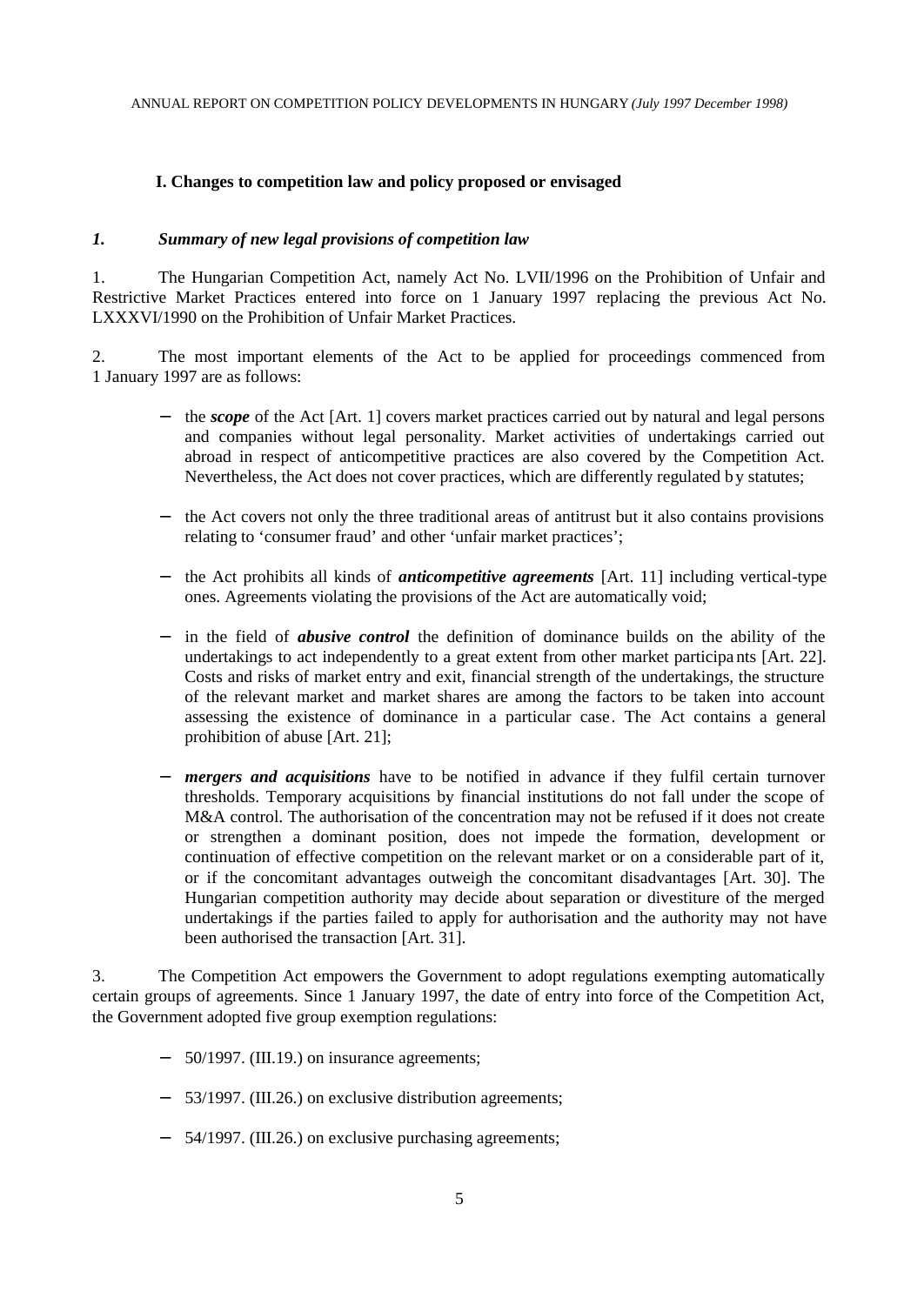- − 246/1997. (XII. 20.) on franchise agreements; and
- − 247/1997. (XII. 20.) on motor vehicle distribution and servicing agreements.

### *2. Government proposals for new legislation*

4. There are further group exemption regulations under elaboration the adoption of which can be expected in the first half of 1999. These regulations will cover:

- − research and development agreements;
- − technology transfer agreements; and
- − specialisation agreements.

5. Both the 1997 regulations and those under elaboration in their draft forms represent simplified versions of the relevant EC regulations.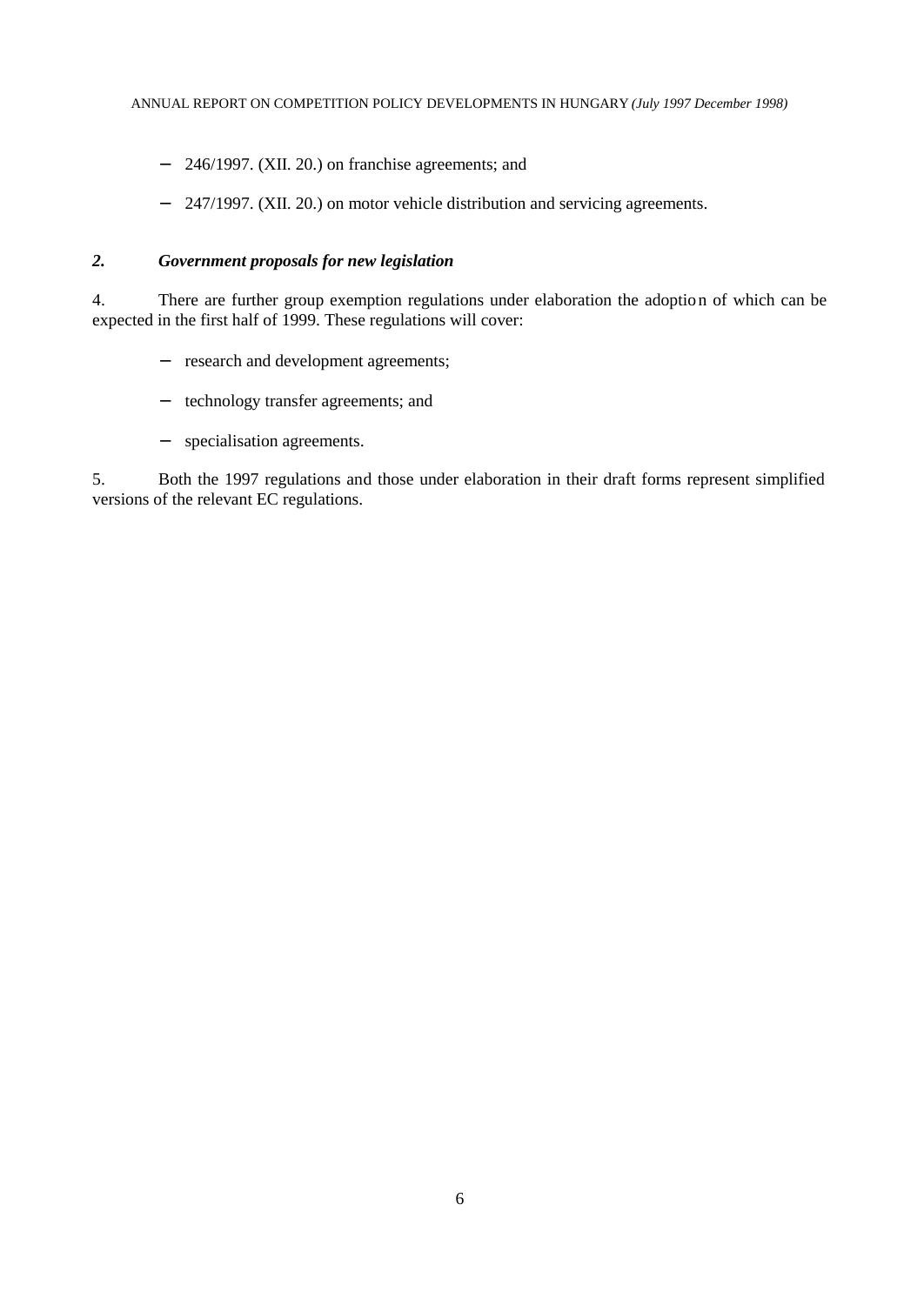## **II. Enforcement of competition law and policy**

6. The Competition Act and related government regulations are enforced by the Hungarian Competition Office (HCO, in the Act: Office of Economic Competition). Decisions are made by a separate decision-making body of the Office - the Competition Council.

7. One of the characteristics of the Competition Act is that it regulates also unfair market practice s and deception of consumers. Whilst rules relating to unfair market practices fall within the exclusive competence of the civil courts, the second area belongs to HCO competence. A substantial part of the workload of the Office ensues from the law enforcement in this latter field, nearly half of the Competition Council decisions belongs to this category.

## *1. Actions against restrictive agreements and abuses of dominant positions*

8. The application of the 1996 Competition Act has two years practice. Since cases commenced before the entry into force of the 1996 Act were assessed under the 1990 Act, in the first half of 1997 the 1990 and the 1996 Competition Acts were applied parallel. Nevertheless the reported period can be characterised by the application of the 1996 Competition Act.

## *a) Restrictive agreements*

9. While the number of cases investigated in this category increased substantially both relating to previous years and within the reported period itself, the number of violations did not show similar tendency. There were 20 decisions during the one and half years. Half of these cases were initiated ex officio and another ten were pre-notified. In spite of the increase, the number of cases is not so high that well-founded consequences could be drawn. However, in certain cases the role of the state appeared to be organising anticompetitive agreements or creating circumstances having certain anticompetitive effects.

#### Sugar Cartel

10. In the *'Sugar cartel case'* three sugar companies were investigated in connection with coordination of the price for sugar beet. However the Competition Council did not find grounds for condemnation. According to the regulation on agricultural policy recommended prices of sugar beet can be set for procurement by the relevant product councils. In these product councils some kind of price coordination is practice the characteristic of which is that both the sellers - growers of the sugar beet - and the buyers - sugar companies - participate in this gremium. The product council prepared the initiation for the recommended 'ground' prices which were not accepted by the growers. Although earlier the sugar companies applied different ground prices, in 1997 and 1998 they applied these unified recommended ground prices. This practice was objected by the sellers. The Competition Council found that the actual buying prices - which were influenced by certain premium systems - differed substantially.

# Taxation Filling Forms

11. In the case of *'taxation filling forms'* the Hungarian Tax Office contributed to the co-ordination. A tender was published for manufacturing and distribution of taxation filling forms, which are not free but available for public only from retail shops. The tender was awarded to four undertakings which got exclusive manufacturing and distribution rights of these products on the whole territory of the country for an undefined period of time. Under the agreement, concluded between the Tax Office and the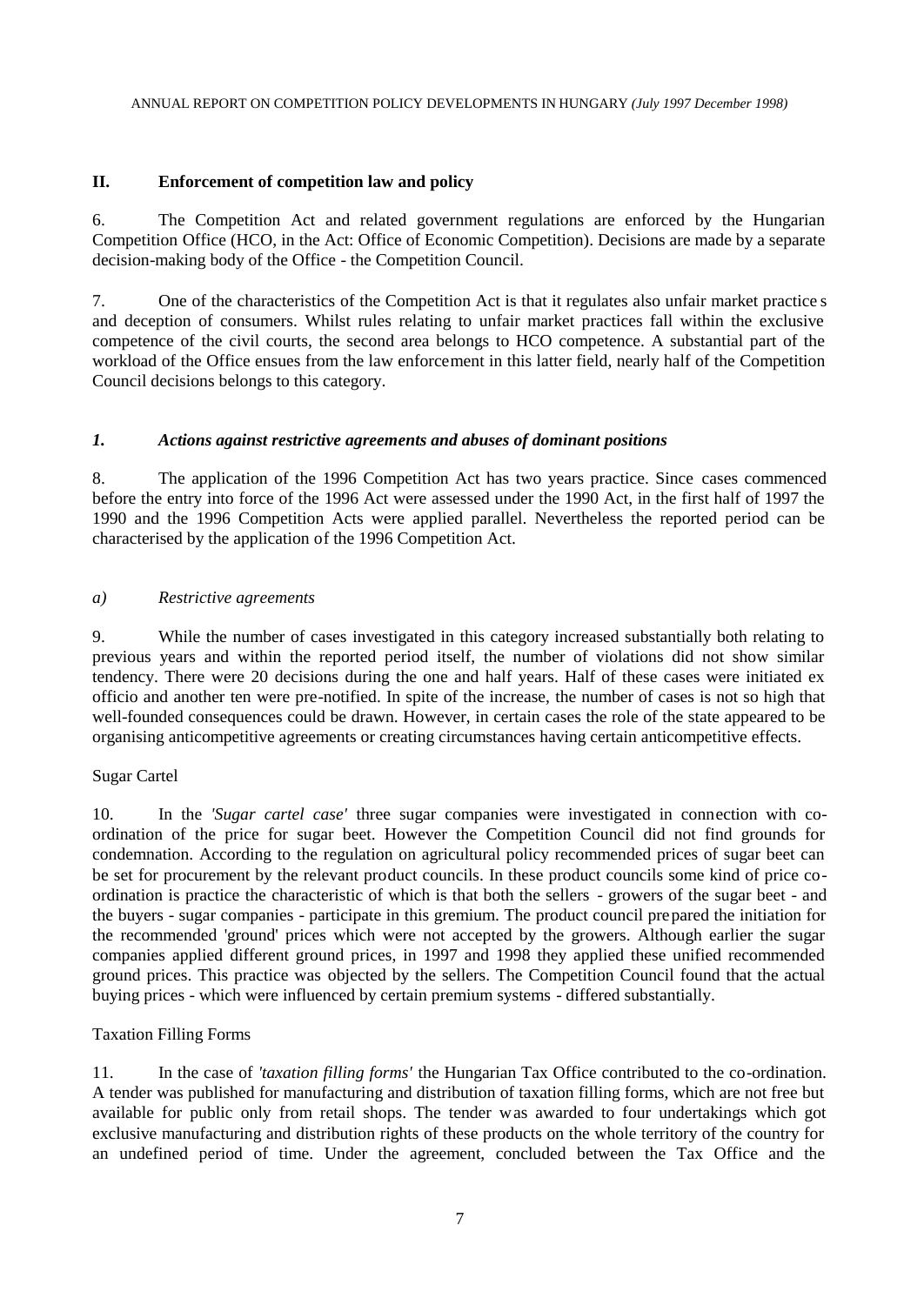undertakings concerned the Tax Office recommended the wholesale- and retail prices of filling forms and the recommended retail prices had to be printed on the filling forms. Also for the request of the Tax Office the undertakings had to harmonise their manufacturing and marketing activities in order to assure the continuous supply. Taken into consideration the recommended nature of the resale prices and the lack of evidence regarding the actual enforcement of these recommended prices the Competition Council did not object to this kind of behaviour. Nevertheless it did find anticompetitive the co-ordination of production and distribution and imposed fine (HUF one million - about 4.000 ECU) on the undertakings.

#### Agreement of insurance companies

12. In the so-called *'Atom Pool'* case the Hungária Insurance Company and eleven other insurance companies made a co-insurance agreement which covered the insurance for material damages of nuclear installations and third parties liability (TPL) losses relating to its associated operation, aiming at safeguarding the co-operation on insurance coverage of nuclear installations in Hungary as well as to regulate the co-operation on the reinsurance coverage relating to nuclear installati ons abroad. The parties applied for a negative clearance requesting the Competition Office to state that the planned agreement felt within the scope of Government Regulation 50/1997. (III.19.) exempting certain types of agreements in the insurance sector.

13. The Competition Council pointed out the horizontal character of the agreement and the fact that group exemption regulation on insurance agreements could not be applied because on the different segments of the market the joint market share of the parties was almost complete (93-98 per cent) exceeding the 40 per cent threshold of the block exemption regulation limiting its scope of application.

14. The Competition Council took into consideration the possibilities for an individual exemption of the agreement and found that the agreement did not fulfil each of the conditions which are necessary to gain an individual exemption under the Competition Act. So the Competition Council exempted the Hungarian Atom Pool from the prohibition on condition that the co-insurance must not be applied for every kind of insurance policy but exclusively for the material damages of nuclear installations and the associated liability losses. With this condition all the criteria of the relevant provision of the Competition Act were fulfilled: *(i)* the agreement contributed to the more reasonable organisation of liability loss insurance, *(ii)* it allowed consumers a fair share of the resulting benefit as the insurance holder could take out a policy with such an insurance pool which was able to undertake insurance risk and held coreinsurance with other pool, (iii) the concomitant restriction of competition did not exceed the e xtent necessary to attain economically justified common goals, (iv) "the agreement did not create the possibility of excluding competition in respect of a substantial part of the products concerned" as entering the market by other insurance companies e. g. for property insurance was possible.

Agreement of chambers/Budapest Electricity Works in the electricity sector

15. The Budapest Electricity Works (BEW), three chambers and the National Alliance of Private Entrepreneurs in the Electricity Sector intended to conclude an agreement for the establishment of a qualification system for private electricians operating in households. The participation on a training course and an exam were the preconditions of the qualification of the electricians. Limiting the mark et access abilities of the electricians this system had restrictive effects on competition. At the same time this system contributed to the more reasonable organisation of "distribution", since customers had access to files of the BEW, getting information in this way about the list of electricians whose work would not be objected by the BEW taking into consideration their higher qualifications. Customers benefited from the resulting advantages since those entrepreneurs who joined the system were able to offer and perform higher quality of work than those who did not join. Participation in the system did not cause excessive burdens on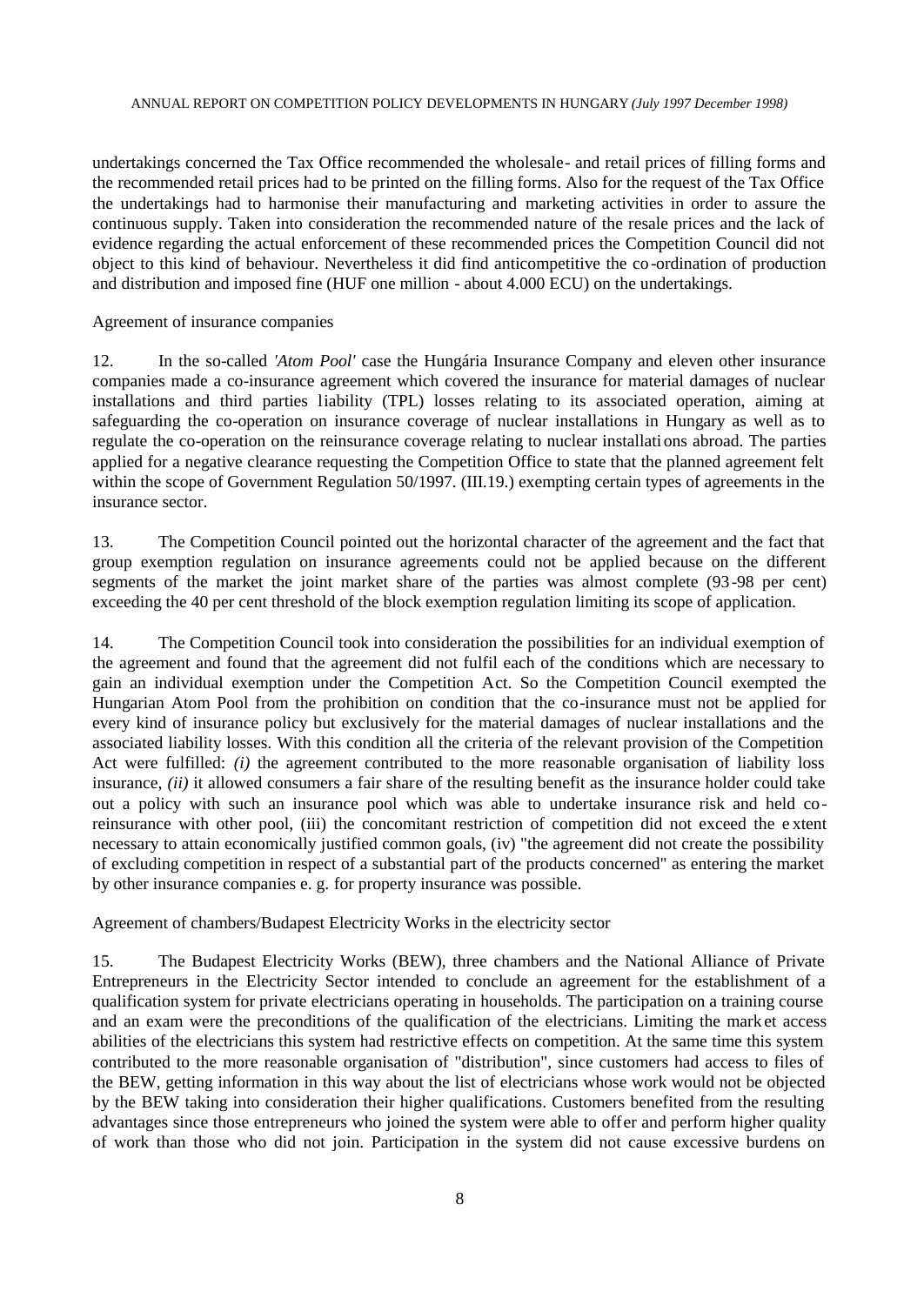entrepreneurs and the fourth condition of exemption was fulfilled also since the agreement did not exclude competition on the market. Since the system was open for everyone, every entrepreneur was able to participate on the one hand and after the qualification they were able to continue competing. The Competition Council exempted the agreement until 31 December 2002.

#### *b) Abuse of dominant positions*

16. The Competition Council made 72 decisions concerning the abuse of dominance. Out of these, the respondent was condemned in nine cases, while the proceedings were terminated in 63 cases. The absence of dominance was the main reason of the high proportion of terminated cases. The total amount of fines was HUF 40 million in this category (about USD 200 thousand, ECU 175 thousand). Unfair pricing played decisive role in the abusive cases.

## Cable TV services

17. Both in 1997 and 1998 cable TV enterprises gave continuous engagement to the competition authority. The Competition Council established its approach in respect of this kind of services and this approach was also confirmed by judgements of the Supreme Court. According to this a service provider of this sector enjoys dominant position even if switch to another service provider can be solved technically but this switch would cause substantial switching costs for the consumers.

18. Based on complaints, proceedings were launched against *Kábeltel Budapest Ltd* and the Competition Council found that Kábeltel abused its dominant position when it stipulated unilat erally in the contract concluded with the subscribers the possibility of increasing the subscription fee once a year. The Competition Council did not object the degree of the increase of the fee but qualified the way of the increasing of the fee as a stipulation of unilateral advantages. Therefore Kábeltel was ordered to terminate its anti-competitive market conduct and, taking into consideration a previous decision, the Competition Council imposed a fine on it amounting to HUF 3 million (about USD 17.200, ECU 15.000).

19. The Competition Office launched proceedings against *Kaposkábel Ltd* because suspicion of abuse was arisen concerning its behaviour in providing cable TV services in a county town. Referring to its contractual possibilities on 1 January 1998, it doubled the price of different program-packages. Kaposkábel argued for its very significant price increase stemming from its large -scale investment of advanced technical-technological level, it had expanded its service by a significant number of indirect programs and the increase of subscription fee covered only the charge of program-transmission in the past two years. To some extent the Competition Council accepted this justification. On the given territory services similar to those offered by Kaposkábel can be purchased from also other servicing company in theory, but the possibility of carrying out a switch over in practice is difficult because of the high entrance fee. Based on the *captured customers* principle the Competition Council established the dominant position of Kaposkábel and qualified the market behaviour of the servicing company abusive when it stipulated unilaterally the possibility of the change of the subscription fee in the signal-servicing contract. As a result of these, the increase of signal-servicing fee was much higher as it was justified by certain economic circumstances. Therefore the Competition Council imposed a fine on Kaposkábel, amounting to HUF 2 million (about USD 11.500, ECU 10.000), and stopped its unlawful market practice from the date of the publication of the decision.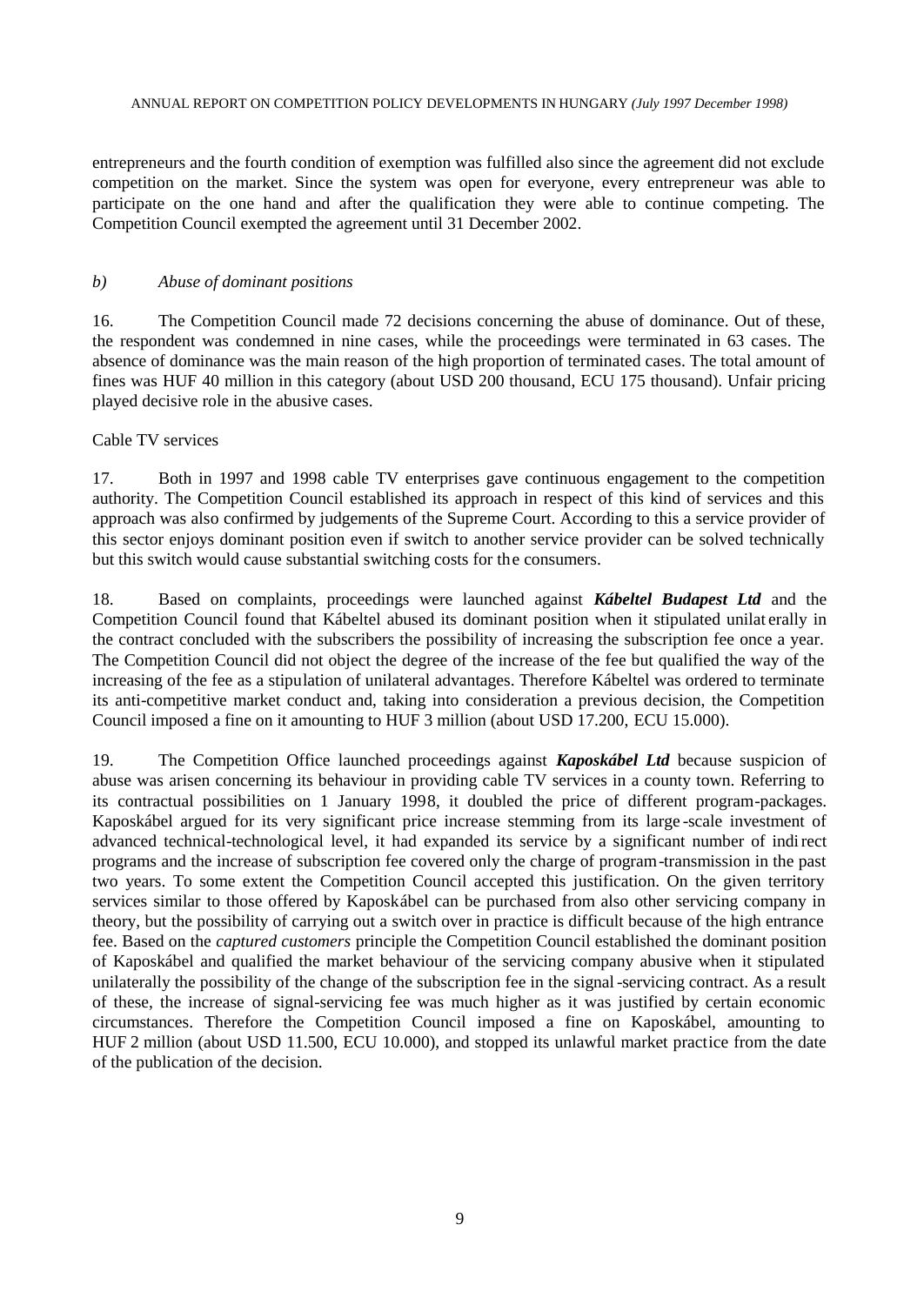'New Home' building deposit campaign

20. In 1987, National Savings Bank (OTP), having almost 90 per cent share on the market of building deposits, launched a five-year-period *building deposit* campaign under the name of *'New Home'*, with the condition that customers were eligible for tax relief after their monthly payments. Under the contract the withdrawals before maturity date or within 90 days after maturity date of savings result in paying back of the tax relief with penalty.

21. Although the 'New Home' building deposit campaign was terminated at the end of 1996 the contracts which were not expired at that time remained valid for five years with the same con ditions. OTP, however, reduced the interest rate of 'New Home' between the 1st of January 1997 and April 1998, four or five times, between 4 and 5 per cent, depending on contracting bank agency. Consequently, the interest rate of the building deposit changed from 19.5 per cent to 14 per cent while the base rate of the central bank was reduced by only 3.5 per cent, from 23 per cent to 19.5 per cent.

22. The Competition Council stated the dominant position of OTP on the relevant product market and the fact that those customers, who concluded contracts before the end of 1996 and their five -year period had not expired yet, were captured by the disadvantageous conditions since they were not able to transfer their savings into another bank or take their savings out without unfavourable consequences. In this situation OTP used its dominant position by setting an unfairly low interest rate. Taking into consideration the large number of customers involved on the one hand and the acceptability of the development of interest rate tendency (but not the extent) on the other, the Competition Council condemned the market conduct of OTP as abusive and imposed a fine amounting to HUF 10 million (about USD 48 thousand, ECU 40 thousand).

#### 'Törökbálint' local newspaper case

23. In this case the Competition Council stated the violation of the Competition Act by the Törökbálint Municipality through aiding its own local newspaper 'Törökbálint'. This newspaper was published by the municipality itself at a price of HUF 40/copy although two newspapers with similar content and title ('Törökbálint Local News' 75 forint/copy, and 'Bálint Villager' 45 forint/copy) had already been on that local market.

24. All the three papers were made in similar style and with similar content (local news of public interest, timely news of municipality etc.). Costs of production and distribution of the papers were comparable but their prices were different since *Törökbálint* was marketed at an excessively low price as a result of the fact that *Törökbálint* enjoyed an annually defined amount of aid from the municipality.

25. The Competition Council stated that the excessively low price was suitable to exclude the competitors from the market, so Törökbálint Municipality's market conduct was qualified as pred atory pricing and therefore anti-competitive. Taking into consideration the intention of serving the public and the voluntary undertaking of the defendant concerning the termination of unlawful market conduct the Competition Council did not impose fine.

# *2. Mergers and acquisitions*

26. While during the early 1990-ies concentrations did not represent a high proportion in the workload of the Competition Office the number of concentration cases has increased since the 1996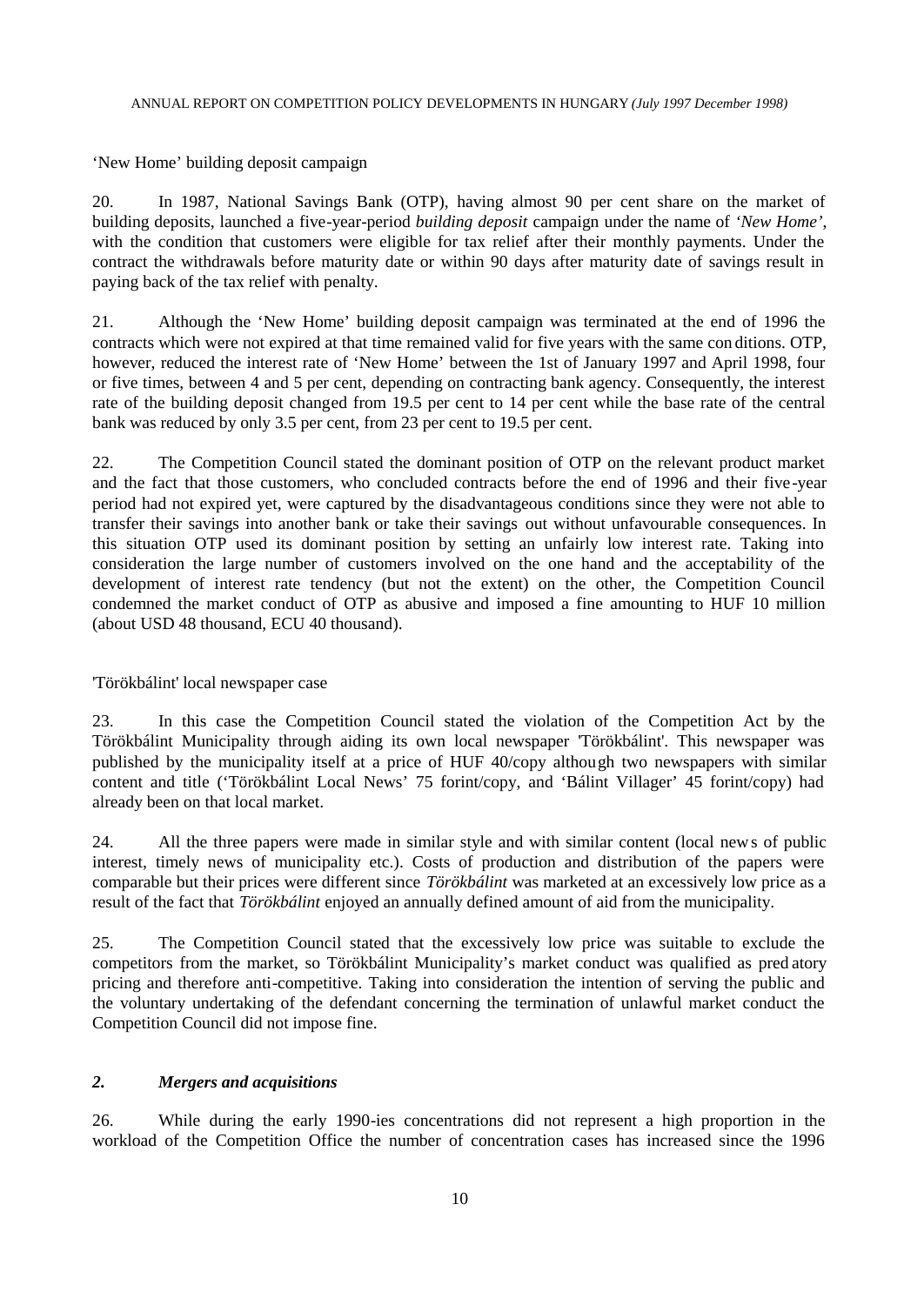Competition Act entered into force. To some extent this can be owed to the fact that the amended Act extended its scope to concentrations which were not covered by the previous Competition Act. Another reason of the increasing number of concentrations was that after the deconcentration process of the transition period the economy arrived to a new period. This period can be characterised by a new wave of concentrations since the economic entities which survived the "problematic years" or began their operation in the first half of the decade started to look for partners to concentrate in order to expand their activities.

27. The Competition Council adopted decisions on 74 cases, 25 of which were notified in 1997 and further 49 cases were assessed in 1998. Authorisation was given in 60 cases, the number of notifications which did not fall under the Competition Act was relatively high - nine cases - and blocking decision was made in one case.

28. Contrary to the practice of the previous years notifications concerning privatisation were rather rare - restructuring of private capital was the main motivating factor in the majority of concentrations. Numerous concentrations derived from international processes since according to the rules of the present Competition Act concentrations of foreign undertakings fall under the Hungarian law provided that they fulfil the notification thresholds (for example: Bank Austria/Creditanstalt, Compaq/Digital, Borealis/Polimere AG, Shell/Exxon JV). These foreign concentrations were generally worthy of authorisation since they had marginal effects on the national market. Mergers of subsidiaries performed by their owner did not raise competition concerns either.

29. Besides the decisive role of foreign capital, as a new phenomenon, and the increasing activity of domestic capital can also be observed in the background of some concentrations.

30. The majority of concentrations had horizontal character affecting mainly the sectors of food processing and retail trade. This latter sector has been influenced by substantial changes. Numerous competitors entered the market the majority of which were SMEs but entry of powerful multinationals could be observed as well. Facing the great numbers of entries the incumbent firms reaction was to concentrate. Since these concentrations affected different geographic markets on the one hand and resulted relatively small joint market shares on the other hand, the Competition Council did not oppose these tendencies.

# MATÁV/Jásztel

31. Against the former provisional approval of the competent minister, the Competition Council prohibited the proposed buy up of a small regional telecom operator, JÁSZTEL by the national telecom operator, MATÁV (Hungarian Telecommunications Plc.). The Competition Council acknowledged the fact, that at present these companies do not compete with each other, since they operate under concessions granting them exclusive rights on their respective territory. However, by 2002 the Hungarian telecom market will be fully liberalised. If MATÁV was allowed now to buy up its future competitors then there would be no competition on the liberalised market of the next years. The abolishment of legal barriers on an area where no sufficient number of competitors exists will never lead to effective competition, the competitiveness of the industry will be endangered - argued the Competition Council in its decision.

Hollow Ware Orosháza /Glassworks Sajószentpéter

32. Both Hollow Ware Orosháza (sole owner: Owens Illinois Hungary Inc.) and Glassworks Sajószentpéter (17 domestic owners with no means for the necessary modernisation or renewal of the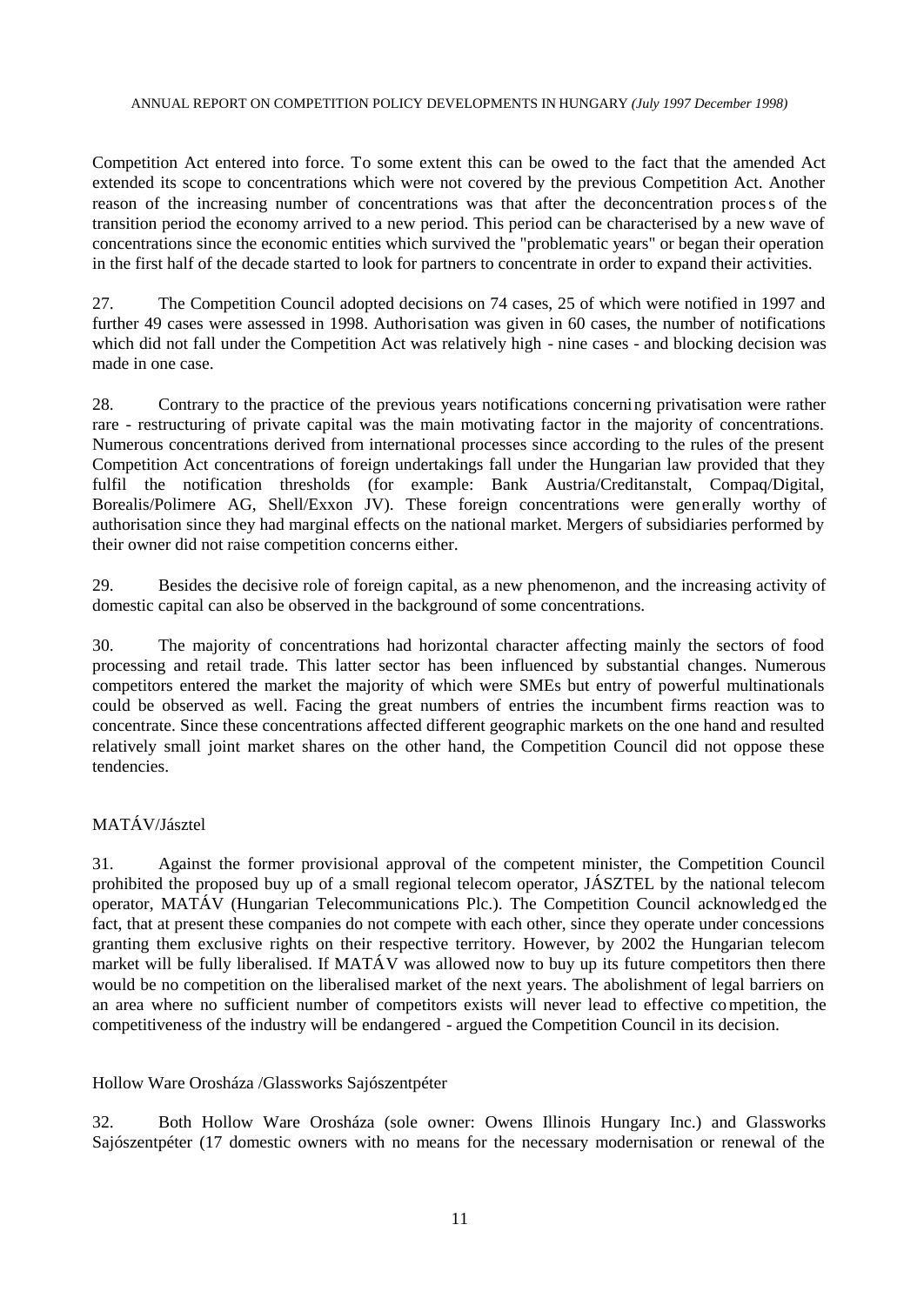factory) manufactured and distributed, to an extent of 90 percent for domestic users, preserve jars and white and green bottles with a capacity utilisation of about 50 percent. They applied for the authorisation of a concentration where Hollow Ware Orosháza would purchase the hollow ware manufacturing (assets, properties and business) of Glassworks Sajószentpéter.

33. There was only very limited substitutability at the users of hollow ware. Therefore the (domestic) market of hollow ware was deemed by the Competition Council to be the relevant market. On this market Hollow Ware Orosháza and Glassworks Sajószentpéter had a joint market share in 1997 of 67 percent. At the same time the market share of the imported goods, after a 120 percent increase in value in comparison with the year 1995, reached 29 percent. There was a high rise in competitiveness of hollow ware imports, coming mainly from the neighbouring countries, as a result of a decrease in the customs duty, charges, fees and an additional duty, which amounted altogether to a total of 19.8 percent in early 1995, to the zero level by 1 July 1997.

34. In the case concerned the value of HHI in 1997 was 3156 and would have been after carrying out the concentration at issue (taken the joint share of imports as that of one market participant) 5340. The competitiveness of the Hungarian hollow ware production would, however, improve through structural streamlining, economic rationalisation and the exploitation of economies-of-scale possibilities and the efficient competition would be sustained. "Even the possibility for the users to get competitive imports puts the undertaking" [i.e. Hollow Ware Orosháza] "under pressure to take into account the reactions and interests of their market partners when deciding its market conduct" - the Competition Council stated and authorised the concentration.

#### *3. Experience related to court reviews*

35. Decisions of the Competition Council can be challenged before the Metropolitan Court of Budapest, with possible subsequent appeal to the Supreme Court.

36. The complainants challenged more than 20 per cent of the terminating decisions. Condemnations were challenged in much higher proportion, out of 39 condemnations 25 decisions were appealed in 1998. Decisions where the Competition Council did not impose fine at all or the amount of fine was rather low were not challenged by the interested parties. The total number of challenged decisions were altogether 64 in the years of 1997-1998, 21 of which have already been judged by the courts. In two instances the court obliged the Competition Office to launch new proceedings, however decisions of the Competition Council were confirmed in 19 cases by the first instance court (Metropolitan Court). This circumstance shows a high level harmony of law enforcement of the Competition Office and that of the court.

37. The time consuming nature of the court proceedings is rather problematic. A procedure of the Metropolitan Court requires one - one and half years as an average, in the case of second challenge the procedure of the Supreme Court requires three years. In a relatively small proportion of cases the consequence is that the defendant undertaking terminates its operation before the legally binding judgement would be made.

#### **III. HCO participation in the formulation and implementation of other policies**

38. According to the provisions of the Competition Act, the President of the HCO has to be heard concerning all draft submissions or draft legislation that have a bearing on the responsibilities of the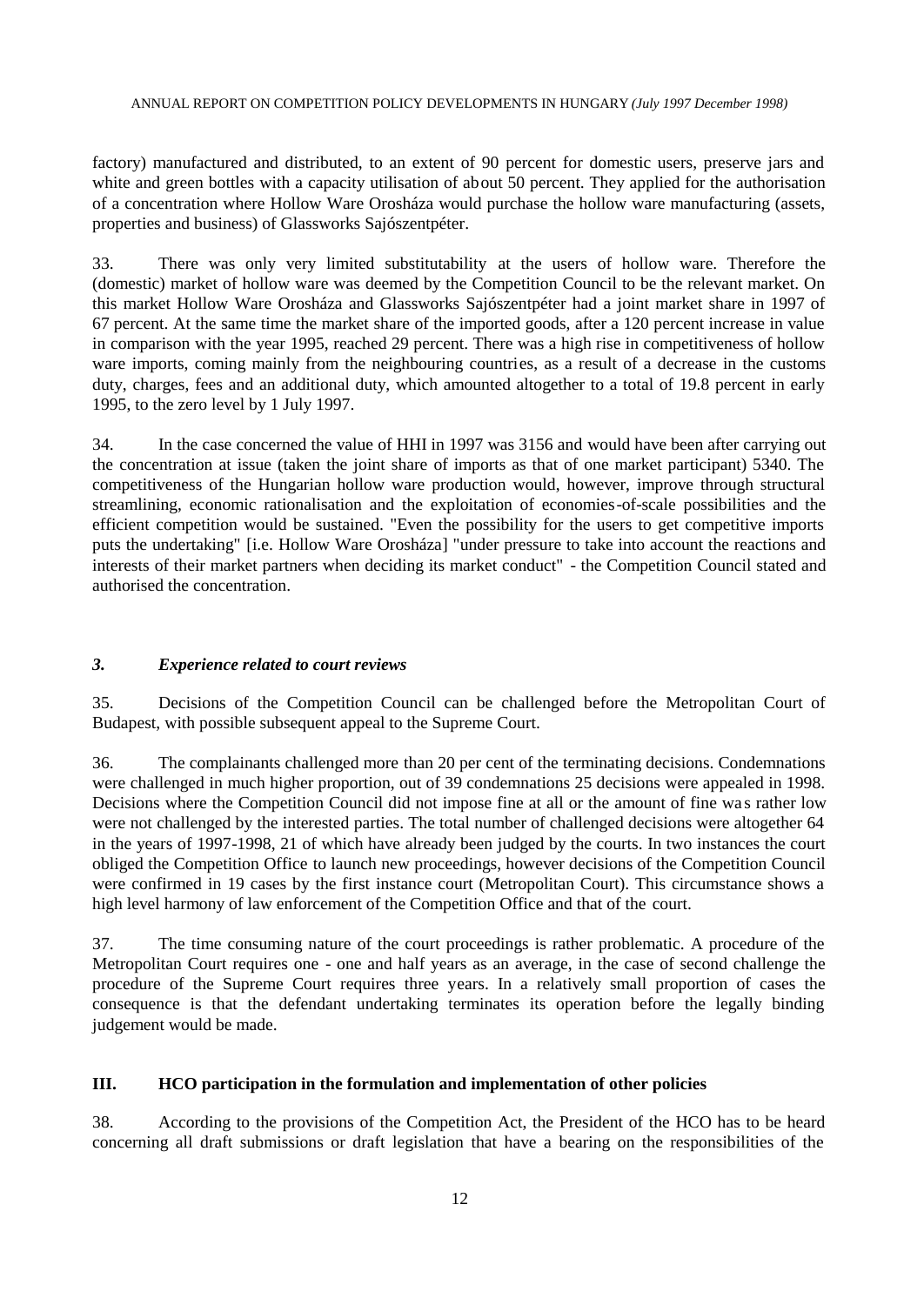Office, in particular if these planned measures or legislation restrict competition. In 1997 the HCO received about four hundred drafts, the half of which effected competition. In 1998 the number of draft regulations were about three hundred.

39. During the reported period as a consequence of the issuance of a Government Regulation in the topic of "Transferring certain administrative tasks to the chambers" liveliness of the activities of chambers could be observed. The Regulation contributed to solving some problematic questions of the past. E.g. for the request of the Competition Office, the regulation provided that tourist contracts (i.e. the contracts concluded between the travel agencies and the tourists) have to be had written and certain price rules connected to the tourist sector were annulled.

40. Ethic codes of chambers were sent to the Competition Office also. The HCO made comprehensive analyses of these codes since ethic rules of chambers are frequently stricter than legal rules of the relevant activity which phenomenon tends to lead to restriction of competition. Nevertheless the planned codes did not raise competition concerns.

41. The HCO gave detailed opinion to the planned amendment of the Act on Internal Trade. The opinion called the attention that the basic concept of the regulation was not complete, it did not take into consideration changes of market conditions and penetration of new forms of retail trade in the country. Furthermore, the planned provisions contradicted to each other and also to the provisions of other Acts. The amendment of the Act has been postponed which fact causes less problems than an unsuccessful amendment. Opinions of the Office given to amendments of some essential laws (e.g. Act on Pricing, Act on Dues, Act on Copyright) are also worth mentioning.

42. For the request of the Economic Committee of the Parliament the HCO prepared a detailed submission in June of 1997 summarising the most important competition policy aspects of the regulations in the different specific sectors. Discussing this document the Committee requested the Ministry of Industry, Trade and Tourism and the Ministry of Transport, Telecommunications and Water Management to survey the regulations of these sectors. In March of 1998 the Economic Committee of the Parliament gave a hearing on the basis of which a Parliamentary Statement was issued. This statement provided that:

- − until the end of 1999 regulatory regime of electricity has to be amended with proper account also to competition policy aspects;
- − potential amendment of Act on District Heating has to be analysed in the light of competition policy aspects;
- − in the field of telecommunications the regulation of interconnection fees has to be re regulated during 1999;
- further measures have to be taken in order to enforce greater efficiency by regulating and supervising natural monopolies and exclusive rights, this belongs to the responsibility of the legislation and that of the Government.

43. The work aiming at the transformation and re-regulation of the electricity sector begun in mid-1998. HCO experts participate in the working groups advocating in favour of introduction competition in this sector. As a result of discussions it can be stated that competition can be introduced on a step -by-step basis to this particular industry. The effective regulation is in force until the end of 2000 so re-regulation has to be finished until this date.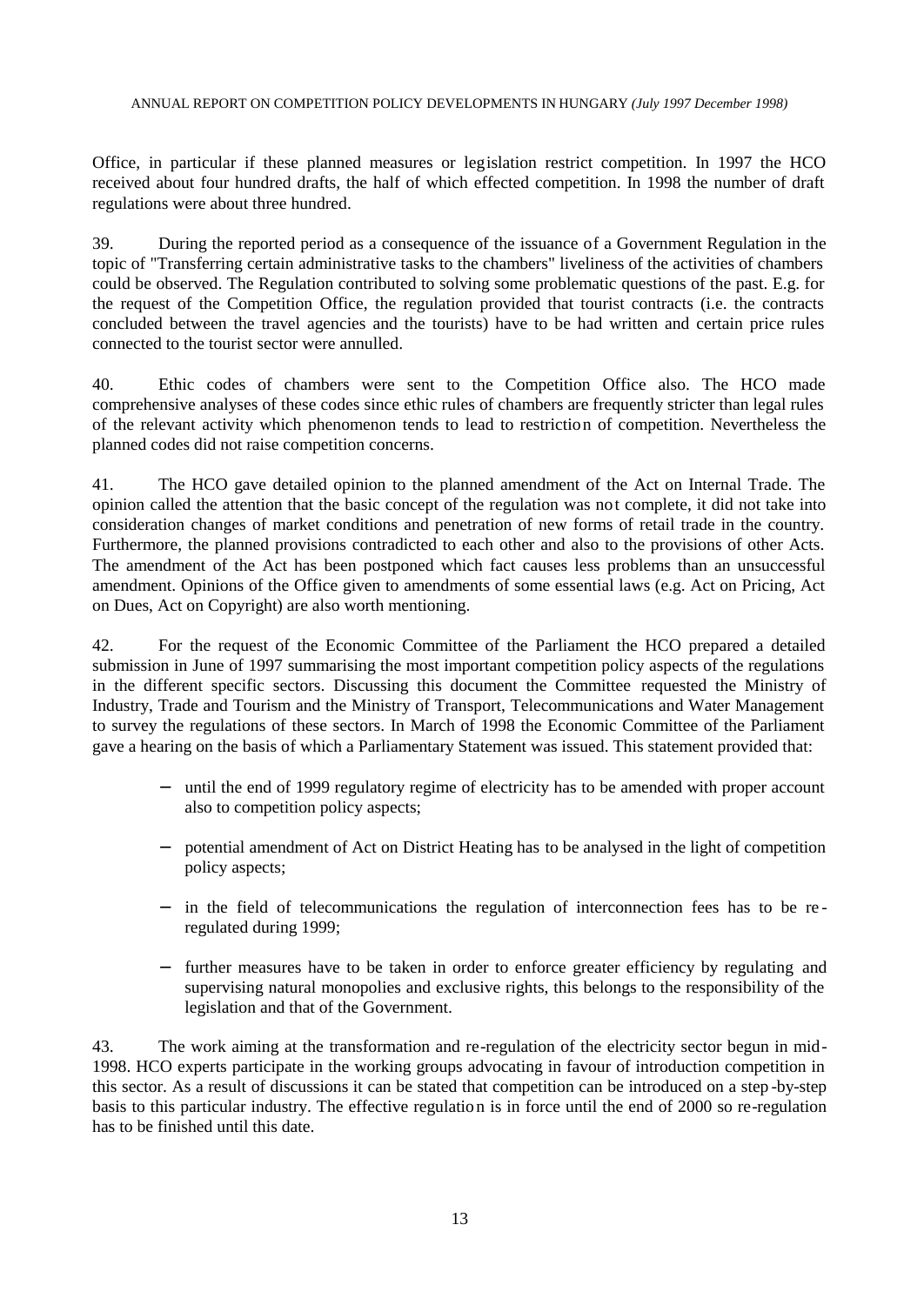| <b>Resources</b>                        | 1995  | 1996  | 1997  | 1998  |
|-----------------------------------------|-------|-------|-------|-------|
| Annual budget <sup>1</sup>              |       |       |       |       |
| HUF million                             | 231.2 | 297.7 | 340.3 | 409.8 |
| USD million                             | 1.8   | 1.9   | 1.8   | 1.8   |
| <b>Number of employees</b>              | 115   | 106   | 106   | 111   |
| economists                              | 42    | 38    | 38    | 39    |
| lawyers                                 | 35    | 30    | 31    | 35    |
| other professionals                     | 2     | 3     | 3     | 3     |
| support staff                           | 36    | 35    | 34    | 34    |
| Human resources applied to <sup>2</sup> |       |       |       |       |
| law enforcement                         | 63    | 55    | 57    | 59    |
| advocacy efforts                        | 10    | 10    | 10    | 14    |

# **IV. Resources of the competition authority**

1. The HCO pays 15 per cent of its budget as office rental.

2. The separation of responsibilities is rather difficult since some of the colleagues active in law enforcement take also part in competition advocacy if e.g. a draft regulation relates to their industries. The figures of the chart are rough calculations based on the workload.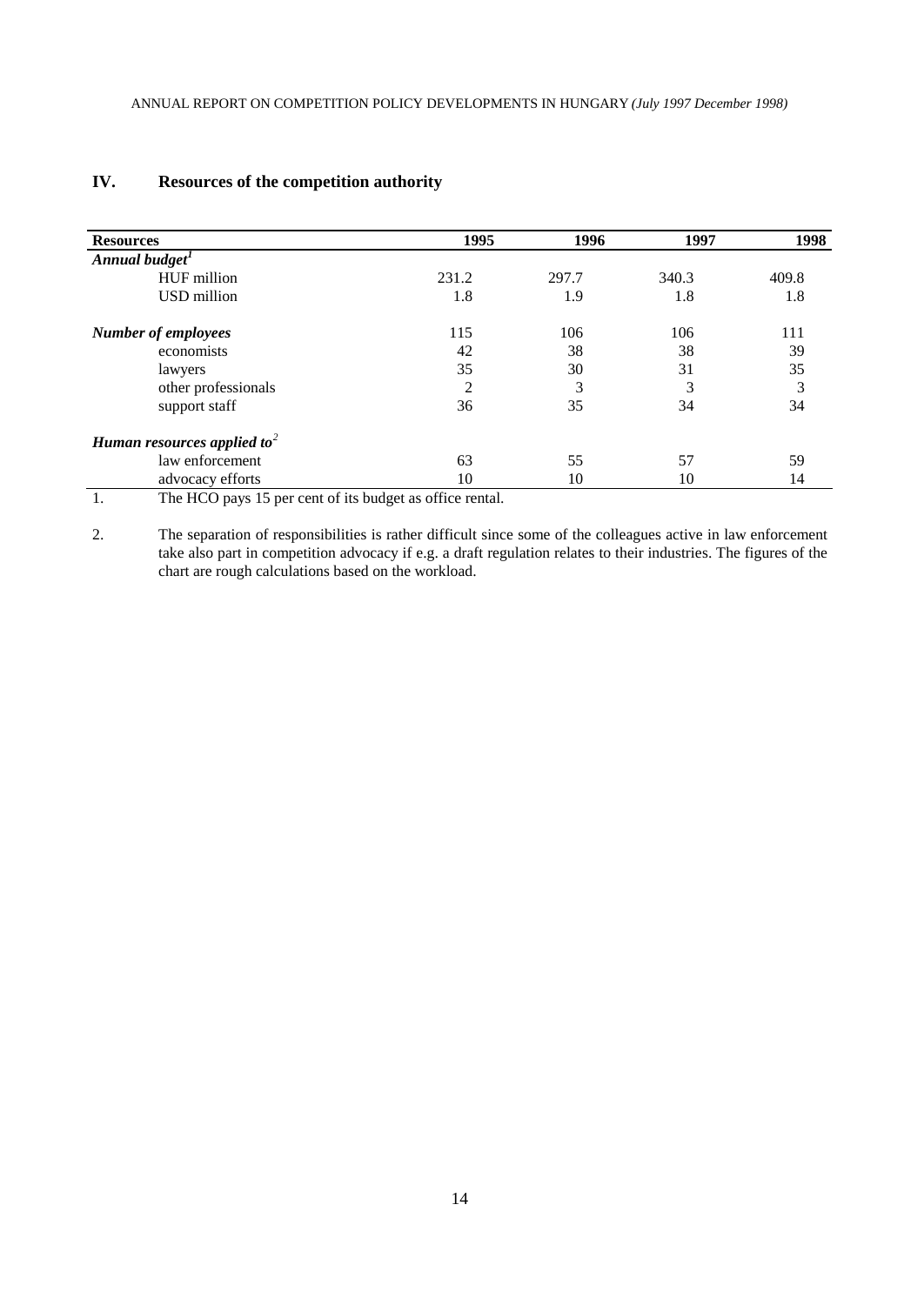## **V. Publications on competition law and policy**

44. In the reported period surveys and reports relating to competition law and policy were published as follows:

- Boytha, Enikõ (Ms): On the Hungarian Competition Act in Brief, (manuscript in English, prepared for the request of the Hungarian Association of Competition Law, March 1998, Budapest)
- Boytha, Enikõ (Ms): Merger control under the Hungarian Competition Law, (manuscript in German and Hungarian, prepared for the Conference organised by the Hungarian-German Association of Lawyers, 30 April - 2 May 1998, Budapest)

Boytha, Enikõ (Ms): Competition Law

Szent István Társulat, Budapest, 1998 (in Hungarian, pp 231)

Kovács, Csaba: Hungarian competition policy during transition and competition policy for integration, in: Rules of Competition and East-West Integration (edited by Fritsch and Hansen), Kluwer Academic Publisher Boston/Dorbrecht/London, 1997

Sárai, József:Law Approximation in Practice - the Case of Hungary, (manuscript in English, prepared for the Conference "A Practical Introduction to EC Competition Law" 30 March - 1 April 1998, Prague

Szántó, Tibor: Experiences of the Hungarian Office of Economic Competition with transportation, energy and telecommunications, (manuscript in English, prepared for the Conference "Competition Policy in the Transition Process", 9-11 October 1998, Budapest)

Tóth, Tihamér: Competition Law in Hungary - Harmonisation Towards E.U. Membership, ECLR [1998] pp. 358-369

Török, Ádám: Competition for the ability to compete? ISM Publication, Budapest, 1999. (pp 247, in Hungarian)

Vissi, Ferenc: Competition Policy and its Approximation to EU Regulation, (manuscript in English, prepared for the Second International Hungarian Finance Forum 9 -11 February 1998 Budapest)

Vissi, Ferenc: Competition Policy in the Phase of Transition to Market Economy, (manusript in English, prepared for the Conference "Challenges and Opportunities for the Economic Transition in Yugoslavia" 5-6 November 1997, Belgrade)

Vissi, Ferenc: Priorities of competition policy during the transition - Hungarian experiences, (manusript in English, prepared for the "Seminar on Competition Policy for Economists", 22 September 1997, Dublin)

Vissi, Ferenc: Competition ethics in a global world, (manusript in English, prepared for the "Competition Policy for the 21st Century Symposium in Commemoration of the 50th Anniversary of the JFTC" 1-2 December 1997 Tokyo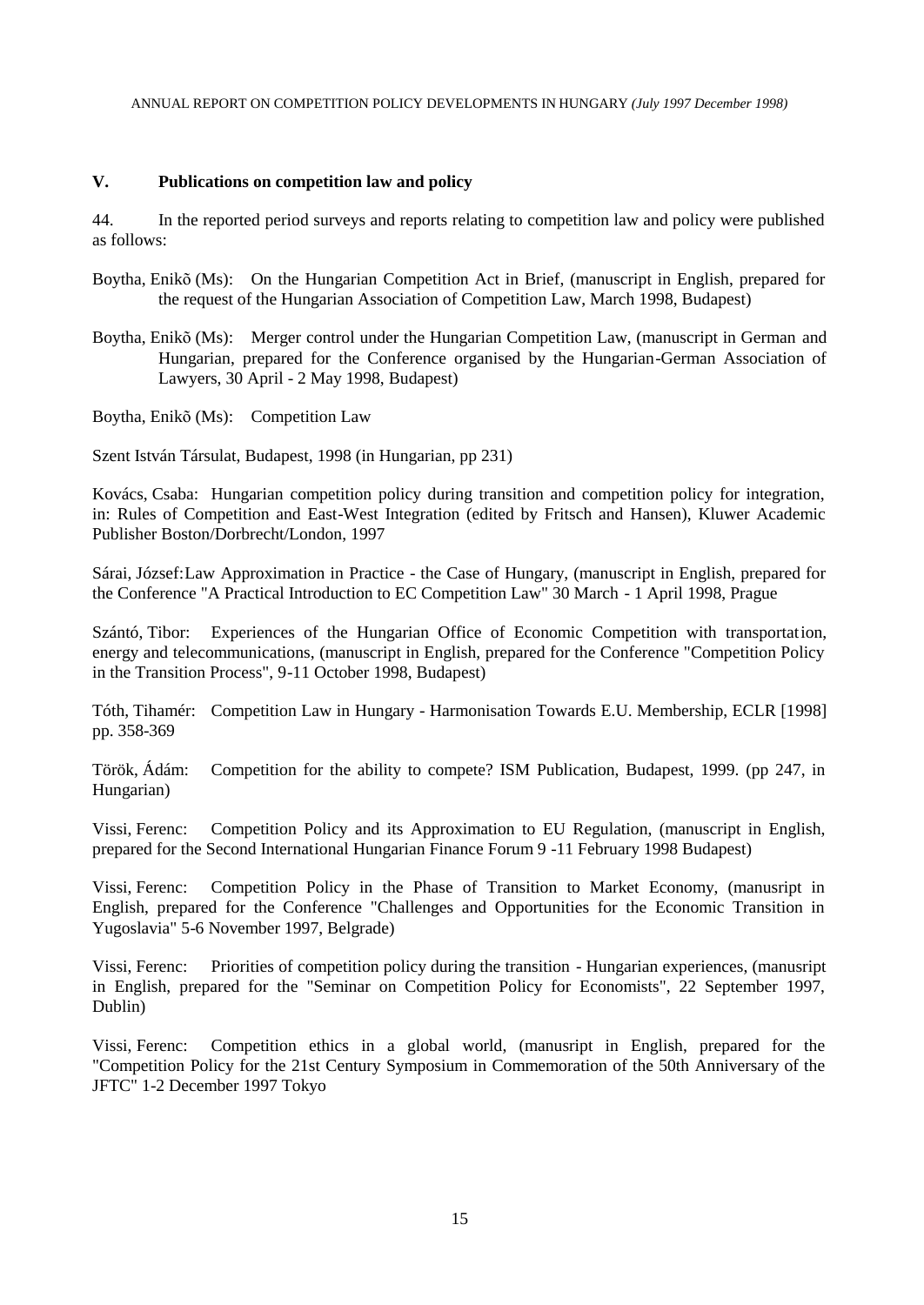# **VI. Statistical information on the application of the 1996 Competition Act in the period from July 1997 till December 1998**

# *1) Types of Cases concluded by the Decisions of the Competition Council:*

| Type of the case                            | 1997 2nd half  | 1998 |
|---------------------------------------------|----------------|------|
| Consumer fraud                              | 49             | 72   |
| Agreements                                  |                |      |
| Cartel notification                         | 4              | 6    |
| Abuse of dominant position                  | 28             | 44   |
| Mergers and acquisitions                    | 25             | 49   |
| Case transferred by court for imposing fine | $\overline{2}$ |      |
| Sum total                                   | 109            | 180  |

## *2) Types of the Decisions of the Competition Council*

| Type of the decision |                                              | 1997 2nd half | 1998 |
|----------------------|----------------------------------------------|---------------|------|
| 1.                   | <b>Establishing the Violation of Law</b>     | 20            | 39   |
|                      | Consumer fraud                               | 14            | 30   |
|                      | Agreements                                   |               |      |
|                      | Omission of application for exemption        |               |      |
|                      | Abuse of dominant position                   |               |      |
|                      | Imposing fine based on a court decision      | 2             |      |
|                      | Omission of application for authorisation of |               |      |
|                      | M&As                                         |               |      |
| 2.                   | <b>Termination of Proceedings</b>            | 60            | 90   |
|                      | Consumer fraud                               | 35            | 42   |
|                      | Agreements                                   |               | 7    |
|                      | M&As                                         |               | 2    |
| 3.                   | <b>Notifications</b>                         |               |      |
|                      | for exemptions of agreements                 |               | 6    |
|                      | does not fall under prohibition              |               |      |
|                      | individual exemption                         | 3             |      |
|                      | group exemption (negative clearance)         |               |      |
|                      | of merger or acquisition                     | 25            | 46   |
|                      | cannot be qualified as M&A                   |               |      |
|                      | does not fall under the Act                  |               | 8    |
|                      | authorisation                                | 23            | 37   |
|                      | blocking decision                            |               |      |